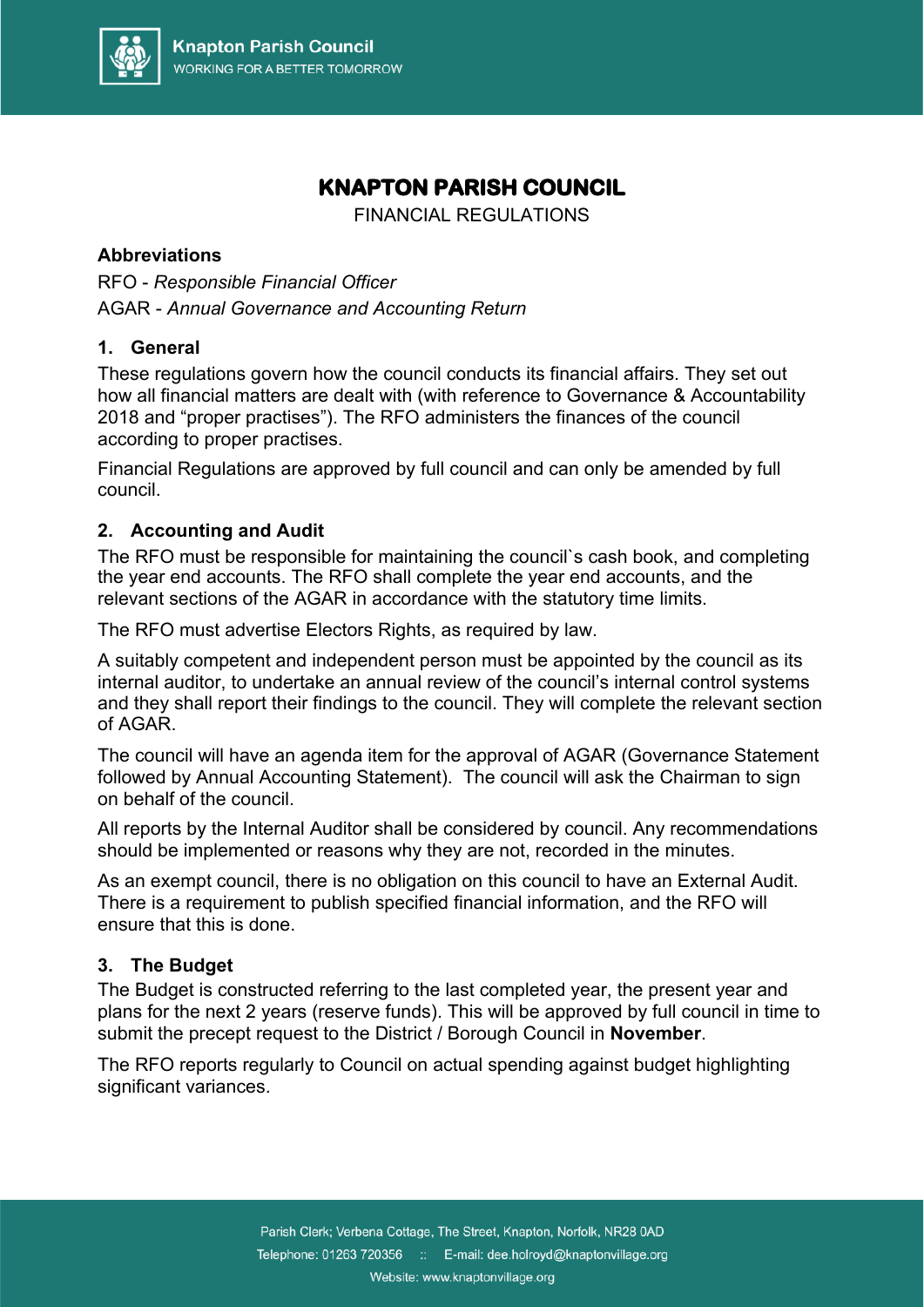## **4. Authority to spend**

Urgent expenditure of **up to £100** may be authorised by the clerk, notwithstanding any budgetary provision. Such spending should be reported to Council as soon as possible and the budget should be amended accordingly. Expenditure may be authorised by the Clerk provided this has been included within the budget.

## **5. Banking**

Monies received should be banked on a regular basis by the RFO. Handling cash should involve at least two people.

Bank reconciliations of all accounts should be presented to each ordinary meeting of the council, including the original bank statement at year end. The chairman must sign this.

Direct debit or standing order payments may be permitted, with the approval of council, for regular items such as utility bills, ICO fee or payroll. Amounts so paid should be reported to council along with the normal payment schedule.

The RFO may move money between bank accounts without prior approval by the council.

## **6. Making Payments**

Invoices for payment should be checked by the RFO and entered onto a schedule for approval by council. Payments should be made by cheques signed by two authorised members. Payments may be made between council meetings subject to members being advised of the detail of the payment and that the payments have been included in the budget.

The council has no debit / credit card. Payments may need to be made by the RFO which require the use of a personal debit card. Provided within budget, this may be done and the RFO will be refunded immediately.

# **7. Salaries**

The RFO must ensure that all salary and other relevant payments comply with PAYE and other rules issued by HMRC and are approved by council. Salaries are completed by a payroll provider, agreed by the council.

## **8. Loans and Investments**

The council has no loans, but if any were needed this would require full council approval. Investments are in XXX.

## **9. Receipts**

The RFO should issue invoices promptly and institute efficient collection arrangements. Irrecoverable amounts should be written off by the council, following a report from the RFO.

VAT claims and returns should be completed promptly by the RFO (at least annually)